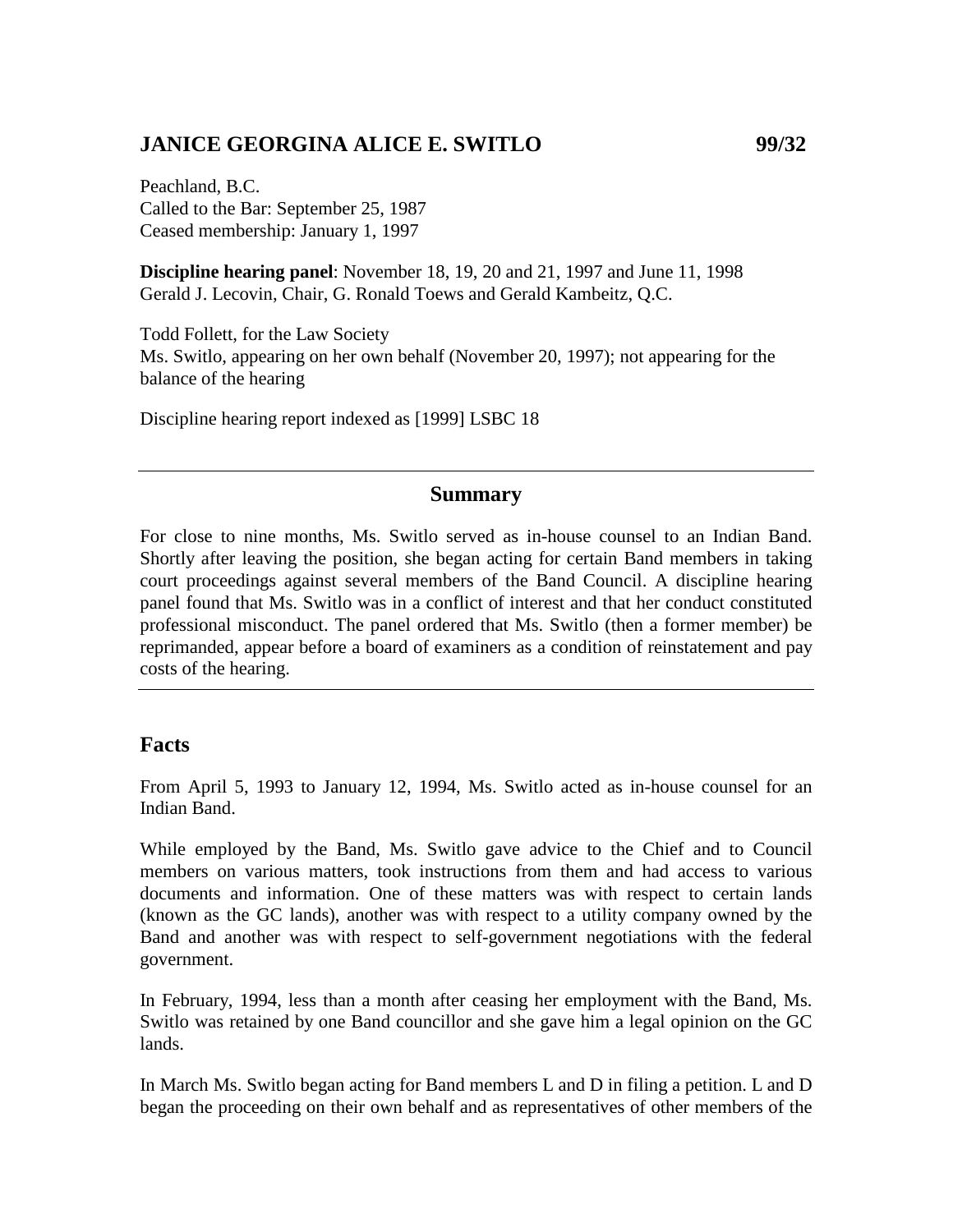Band. In their petition, L and D sought an order for authority to bring an action on behalf of the utility company against the company's directors and officers alleging, among other things, breach of fiduciary duty and failure to act in the best interests of the company. Three of the respondents to this petition were Band councillors and one was Chief at the time Ms. Switlo had been employed as in-house counsel to the Band.

In May, 1994 Ms. Switlo filed a writ in Supreme Court against the federal government for L and D, on their own behalf and on behalf of all resident members and non-residents of the Band. The plaintiffs sought an injunction preventing the government from proceeding further with community-based self-government negotiations with the Band.

Both the petition and the writ filed by Ms. Switlo concerned matters, and referred to information and facts, that would have come to Ms. Switlo in her capacity as in-house counsel to the Band.

\* \* \*

Ms. Switlo ceased membership in the Law Society on January 1, 1997 for non-payment of fees.

### **Decision**

The hearing panel considered the provisions of Chapter 6, Rule 7 of the *Professional Conduct Handbook* respecting the restriction on a lawyer representing clients whose interests conflict with the interests of former clients.

The hearing panel rejected Ms. Switlo's position that she was retained by the Band (as opposed to the Band Council) and that she continued to act for the Band after ceasing her employment as in-house counsel. The panel said it was difficult, if not impossible, to distinguish between the Band and the Band Council as a client, given that the *Indian Act*  gives the Band Council extensive powers to conduct the affairs of the Band and that the Council and Chief are the elected representatives.

Even if it were conceded that Ms. Switlo's client was the Band, this did not absolve her from a position of conflict. The courts have consistently adopted a broad definition of conflict of interest that extends beyond the strict solicitor-client relationship to situations where there is a sufficient relationship to infer that information was imparted in a confidential manner or in a situation where there may be an expectation of confidentiality.

The panel was satisfied that Ms. Switlo, when she was in-house counsel, acquired information from persons who, if not her clients, were persons involved or associated with her client. The panel was satisfied that Ms. Switlo would not have received all the information if it were known the information might be used against those persons.

The panel found that Ms. Switlo acted in a conflict of interest and that this conduct constituted professional misconduct.